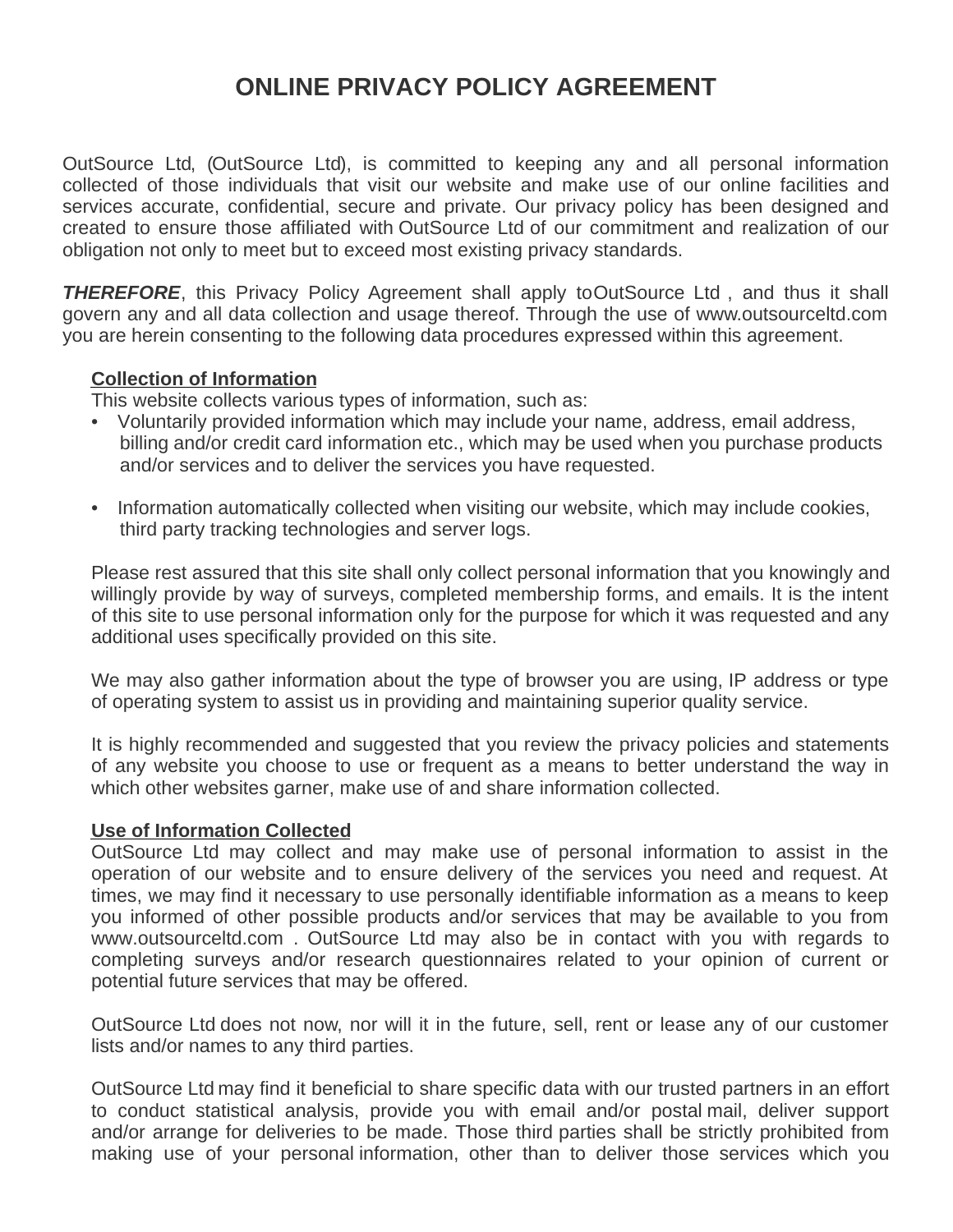requested, and as such they are thus required, in accordance with this agreement, to maintain the strictest of confidentiality with regards to all your information.

OutSource Ltd may deem it necessary to follow websites and/or pages that our users may frequent in an effort to gleam what types of services and/or products may be the most popular to customers or the general public.

OutSource Ltd may disclose your personal information, without prior notice to you, only if required to do so in accordance with applicable laws and/or in a good faith belief that such action is deemed necessary or is required in an effort to:

- Remain in conformance with any decrees, laws and/or statutes or in an effort to comply with any process which may be served upon OutSource Ltd and/or our website;
- Maintain, safeguard and/or preserve all the rights and/or property of Out Source Ltd; and
- Perform under demanding conditions in an effort to safeguard the personal safety of users of www.outsourceltd.com and/or the general public.

## **Children Under Age of 13**

OutSource Ltd does not knowingly collect personal identifiable information from children under the age of thirteen (13) without verifiable parental consent. If it is determined that such information has been inadvertently collected on anyone under the age of thirteen (13), we shall immediately take the necessary steps to ensure that such information is deleted from our system's database. Anyone under the age of thirteen (13) must seek and obtain parent or guardian permission to use this website.

## **Unsubscribe or Opt-Out**

All users and/or visitors to our website have the option to discontinue receiving communication from us and/or reserve the right to discontinue receiving communications by way of email or newsletters. To discontinue or unsubscribe to our website please send an email that you wish to unsubscribe to Joeguillory@earthlink.net. If you wish to unsubscribe or opt-out from any third party websites, you must go to that specific website to unsubscribe and/or opt-out.

## **Links to Other Web Sites**

Our website does contain links to affiliate and other websites.OutSource Ltd does not claim nor accept responsibility for any privacy policies, practices and/or procedures of other such websites. Therefore, we encourage all users and visitors to be aware when they leave our website and to read the privacy statements of each and every website that collects personally identifiable information. The aforementioned Privacy Policy Agreement applies only and solely to the information collected by our website.

## **Security**

OutSource Ltd shall endeavor and shall take every precaution to maintain adequate physical, procedural and technical security with respect to our offices and information storage facilities so as to prevent any loss, misuse, unauthorized access, disclosure or modification of the user's personal information under our control.